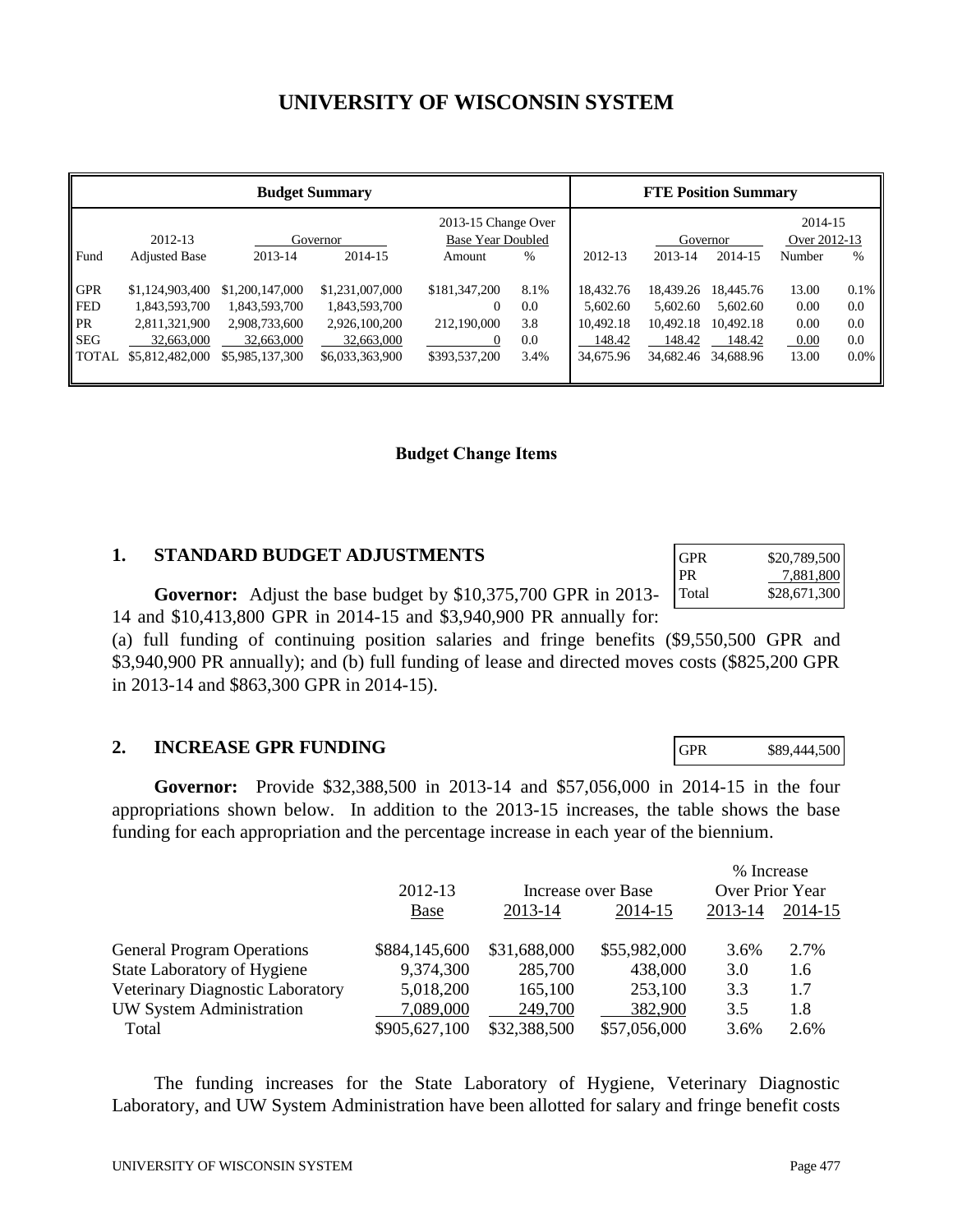and would be used to provide compensation increases for employees. The \$87.7 million funding increase under the general program operations appropriation has not been allotted for specific purposes. However, the administration has indicated that the funding increase in the general program operations appropriation is similarly provided for compensation increases for UW employees.

 Under another budget provision, the Board of Regents and the UW-Madison Chancellor would be granted the authority to establish compensation plans for UW employees. If that provision is approved, the Joint Committee on Employment Relations would not approve a compensation plan for UW System employees and the UW System would not receive supplements from the compensation reserve.

## **3. COMPENSATION PLANS**

**Governor:** Authorize the Board of Regents to establish compensation plans for all UW System employees except those employees assigned to UW-Madison and authorize the UW-Madison Chancellor to establish compensation plans for all UW System employees assigned to UW-Madison. Delete the requirement that the Director of the Office of State Employment Relations submit a proposal for adjusting compensation and employee benefits for UW System employees to the Joint Committee on Employment Relations (JCOER). Delete four program supplement appropriations to fund the cost of pay and related adjustments approved by the JCOER for UW System employees and related references. Under the bill, JCOER would not approve a compensation plan for UW System employees and the UW System would not receive supplements from the compensation reserve.

 Specify that the Board of Regents should set the salaries of each UW System employee subject to the limitations included in the pay plans approved by the Board of Regents and the UW-Madison Chancellor, instead of the pay plan approved by JCOER under current law. Delete current law language limiting the Board of Regents' authority to increase employee salaries and a related report. Under current law, the Board of Regents may not increase employee salaries unless those increases conform to the pay plan approved by the JCOER, correct salary inequities, fund job reclassifications or promotions, or recognize competitive factors. The Board of Regents is required to submit an annual report to the Joint Finance Committee, the Secretary of the Department of Administration, and the Office of State Employment Relations regarding the amounts of salary increases granted to recognize competitive factors and the institutions at which those salary increases were granted.

 In addition, define "continuous service" as service performed while employed by a state agency or the Board of Regents. The length of an employee's continuous service is used to determine the employee's annual allotment of leave (vacation) time and post-retirement health insurance premium credits.

 [Bill Sections: 66, 67, 469 thru 475, 498 thru 500, 576, 577, 586, 587, 605, 1999, and 2011 thru 2013]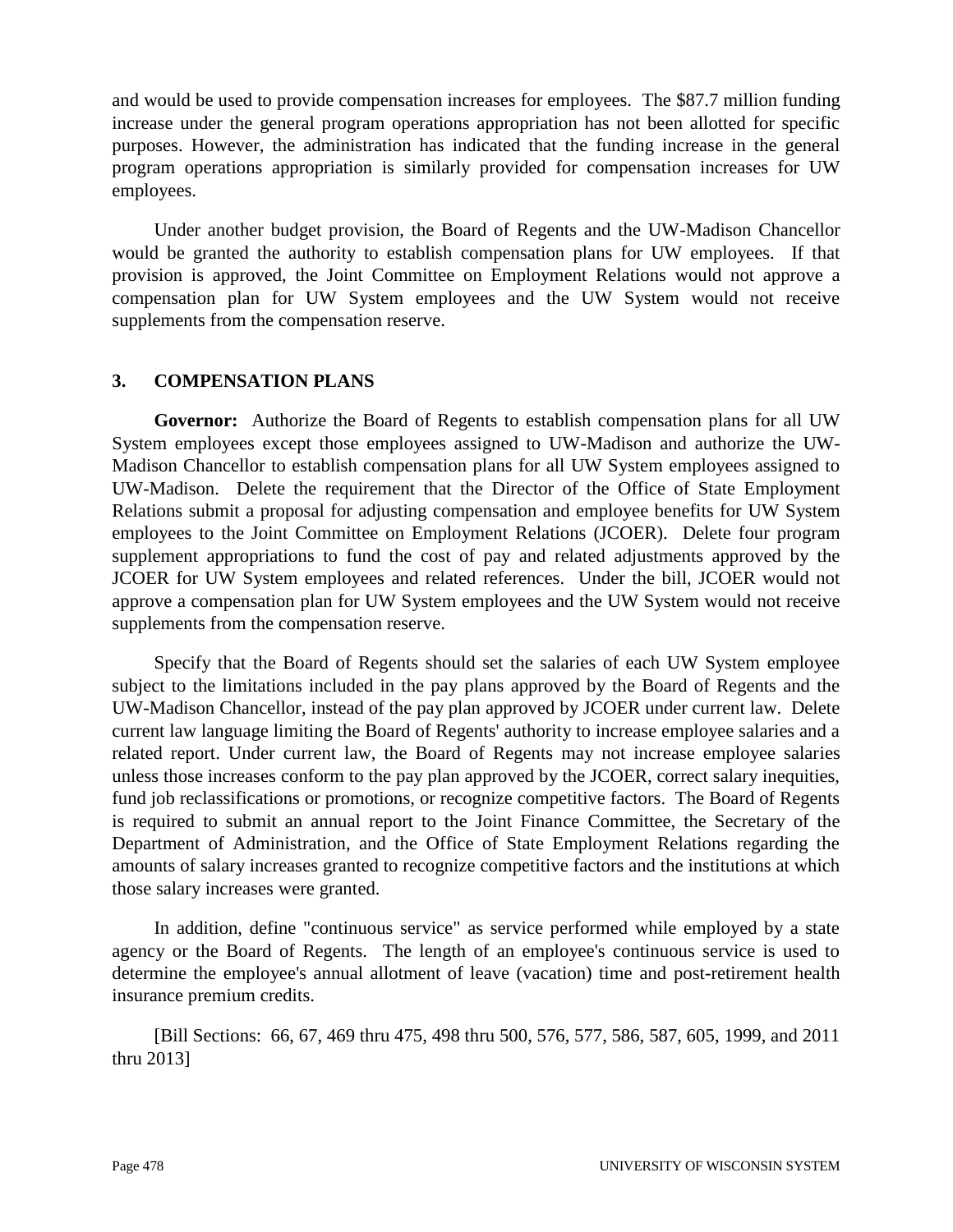#### **4. DEBT SERVICE REESTIMATE**

**Governor:** Provide \$16,579,400 GPR and \$10,840,100 PR in 2013-14 and \$25,833,800 GPR and \$28,206,700 PR in 2014-15 to

reestimate debt service costs. Annual base level funding for debt service is \$219,276,300 GPR and \$127,182,200 PR.

#### **5. INCENTIVE GRANTS**

**Governor:** Provide \$10,000,000 annually in a new biennial appropriation for incentive grants. Specify that the Board of Regents would award grants from this appropriation to UW institutions to fund the following: (a) economic development programs; (b) programs that have as their objective the development of an educated and skilled workforce; and (c) programs to improve the affordability of postsecondary education for resident undergraduates.

 Economic development programs would be defined as programs or activities that: (a) have the primary purpose of encouraging the establishment and growth of business in this state, including the creation and retention of jobs; and (b) receive funding from the state or federal government through state appropriations and provides financial assistance, tax benefits, or direct services to specific industries, businesses, local governments, or organizations.

 Programs that have as their objective the development of an educated and skilled workforce would include those that: (a) would increase the number of degrees awarded in fields for which the occupational demand is high or in fields that are jointly determined to be high-demand fields by the Department of Workforce Development and the Wisconsin Technical College System Board; (b) would increase the number of opportunities available to students to gain work experience in their fields through internships or cooperative work experiences; and (c) increase or enhance research development.

 Programs to improve the affordability of postsecondary education for resident students would include those that: (a) reduce the time required to obtain a degree; (b) increase the opportunities available for high school pupils to earn credit toward a postsecondary degree; and (c) improve the transfer of credit between institutions of higher education.

 Require the Board of Regents to submit a plan for the establishment of the incentive grant program to the Secretary of the Department of Administration (DOA) for his or her approval within 90 days after the effective date of the bill. Require that the plan include: (a) application procedures and procedures and criteria for awarding grants; (b) a plan to establish performance goals and accountability measures for each grant recipient; (c) a plan to track and report program results reported by grant recipients; and (d) an acknowledgment that the amounts awarded are not base building. In addition, require the Board of Regents to submit an annual report to the DOA Secretary on the programs that have been awarded an incentive grant. Require that the report include the goals, results, and budget for each program as well as a systemwide summary of this information.

[Bill Sections: 249, 591, and 9148(1)]

| GPR   | \$42,413,200 |
|-------|--------------|
| PR.   | 39,046,800   |
| Total | \$81,460,000 |

GPR \$20,000,000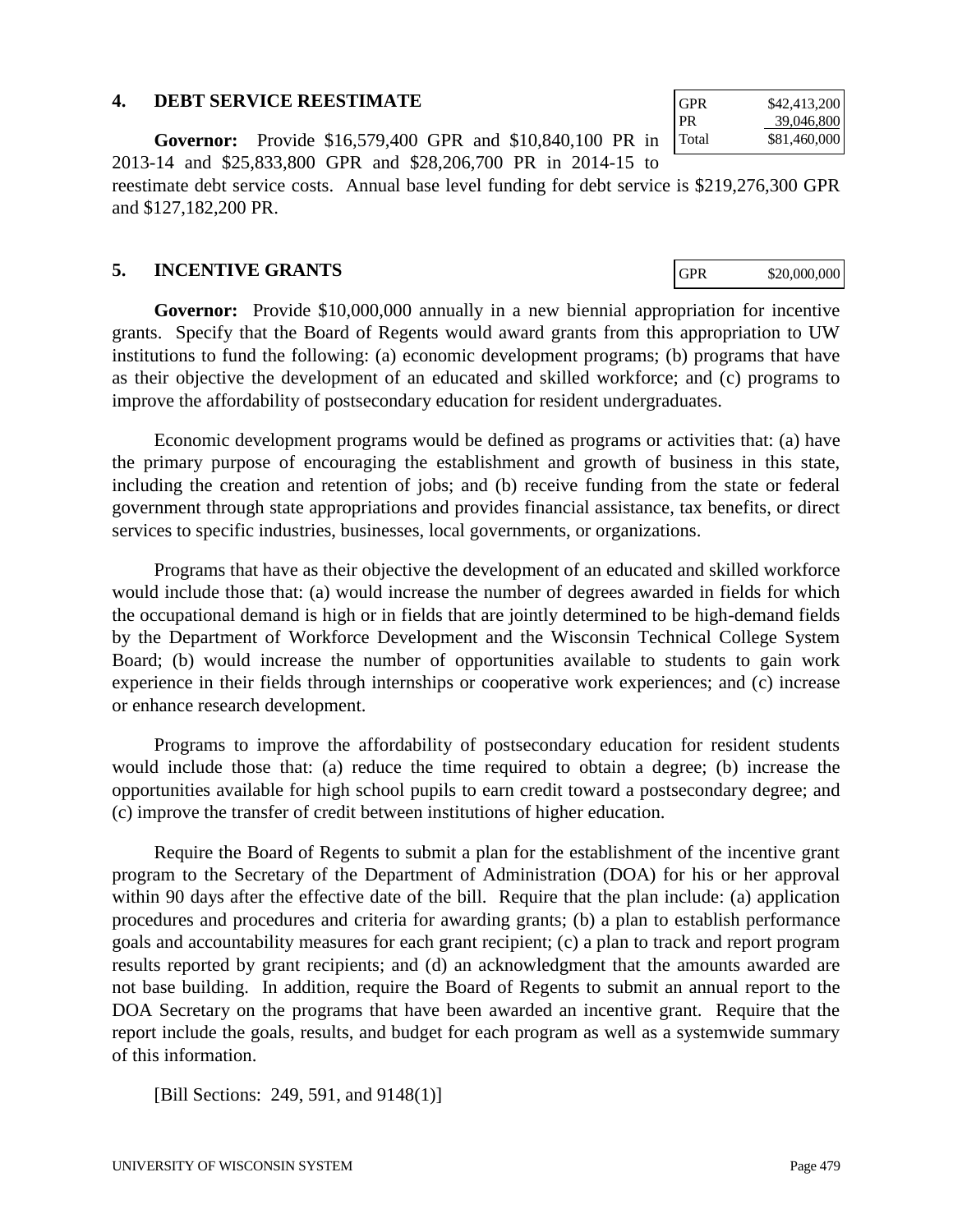#### **6. CARBONE CANCER CENTER**

**Governor:** Provide \$3,750,000 in 2013-14 in a new biennial appropriation for translational imaging research and require that the funds provided be used for costs incurred by the University of Wisconsin Carbone Cancer Center related to translational imaging research, research imaging and scanning, research imaging equipment, and the Wisconsin Oncology Network. Require the center to submit a plan to the Secretary of the Department of Administration (DOA) for raising an additional \$3,750,000 from federal, private, and other sources for the same purposes. Prohibit the release of funds from the appropriation unless the DOA Secretary approves the Center's fundraising plan.

[Bill Sections: 250 and 590]

## **7. FUNDING FOR MEDICAL SCHOOL PROGRAMS**

**Governor:** Provide \$1,500,000 annually in the UW System's GPR general program operations appropriation and require the Board of Regents to allocate that amount for the Wisconsin Academy for Rural Medicine and the Training in Urban Medicine and Public Health Program at the University of Wisconsin School of Medicine and Public Health.

[Bill Sections: 588 and 589]

#### **8. FLEXIBLE OPTION**

**Governor:** Provide \$650,000 in 2013-14 and \$1,300,000 |

in 2014-15 and 6.5 positions beginning in 2013-14 and an additional 6.5 positions beginning in 2014-15 to increase the number of courses and programs offered through the new flexible option platform. Flexible option degree programs are targeted to adult learners and are self-paced and competency-based. Through these programs, students can be awarded credit for demonstrating college-level competencies learned through coursework, independently, or through employment. Beginning in fall, 2013, students will be able to enroll five degree programs and one certificate program offered through the flexible option.

#### **9. ADJUST PR GENERAL PROGRAM OPERATIONS APPROPRIATION TO REFLECT 2012-13 OPERATING LEVELS**  PR \$165,261,400

**Governor:** Provide \$82,630,700 annually to reflect increases in tuition revenue and revenues from self-supporting operations that occurred during the 2011-13 biennium. The UW System's program revenue general program operations appropriation is an "all moneys received" appropriation, meaning that all revenues may be spent regardless of the amount shown in the appropriation schedule.

|            | <b>Funding</b> | <b>Positions</b> |  |  |
|------------|----------------|------------------|--|--|
| <b>GPR</b> | \$1,950,000    | 13.00            |  |  |

GPR \$3,000,000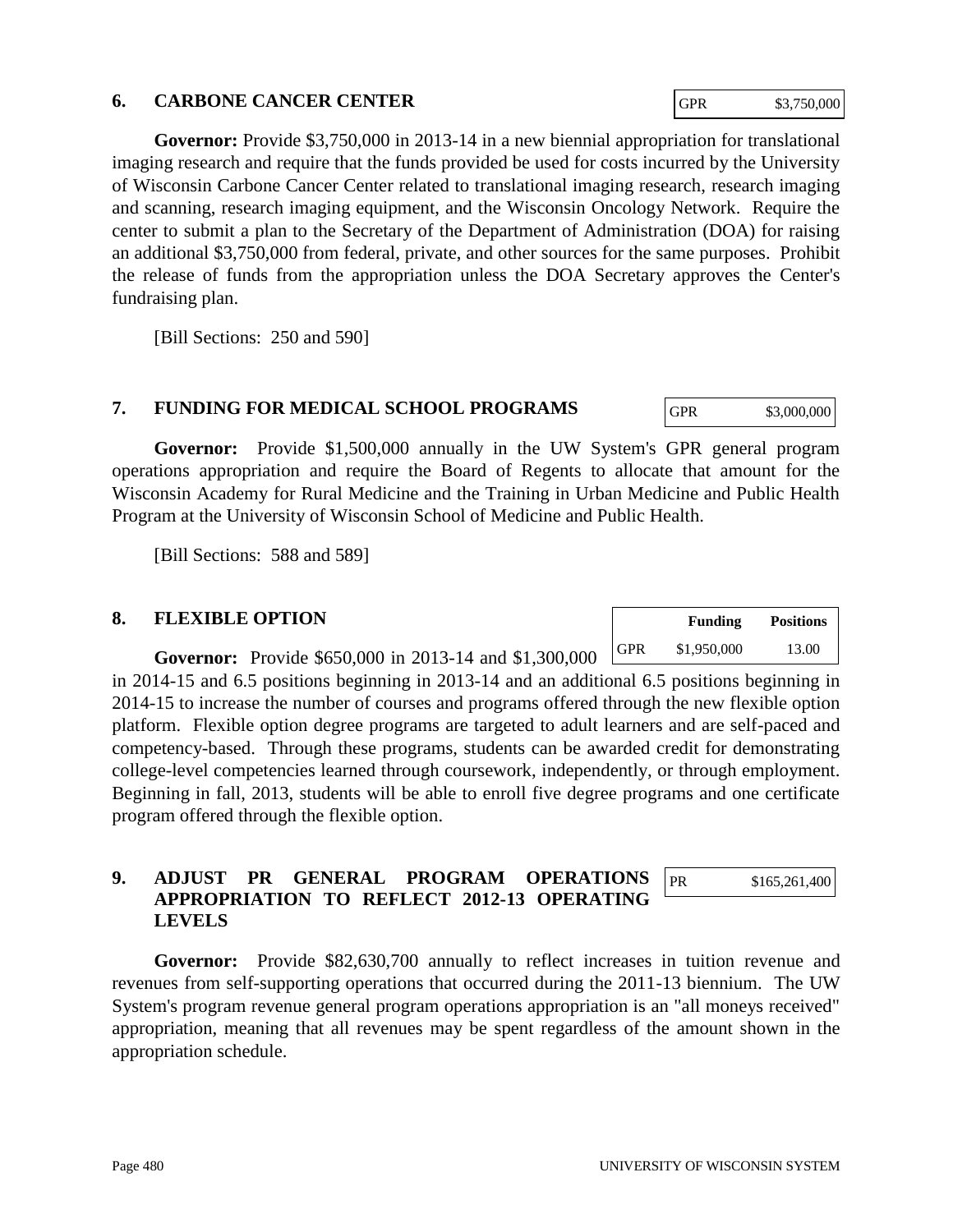#### **10. CORE GENERAL EDUCATION COURSES TRANSFER AGREEMENT**

**Governor:** Require the Board of Regents and the Wisconsin Technical College System (WTCS) Board to enter into and implement an agreement that identifies core general education courses totaling not fewer than 30 credits that will be transferable between and within each institution participating in the agreement. Define core general education courses as those courses generally required for an undergraduate degree that are prerequisites or otherwise in addition to the courses required for an undergraduate degree in a specific course of study. The agreement shall establish policies ensuring that, beginning in the 2014-15 academic year, credits for completing the courses identified by the agreement will be transferable without loss of credit towards graduation or toward completion of a specific course of study. Provide that the Wisconsin Association of Independent Colleges and Universities (WAICU), on behalf of its constituent institutions, and the governing boards of tribally controlled colleges in this state may be parties to the agreement. Require the Board of Regents and the WTCS Board to ensure that WAICU and the governing boards of the tribally controlled colleges have the opportunity to participate in the agreement. Specify that the courses identified in the agreement be included in the computer-based credit transfer system maintained by the Board of Regents. Require the Board of Regents to include a description of the agreement and a summary of the Board's implementation of the agreement in the annual accountability report submitted by the Board to the Governor and the Legislature beginning with the report for the 2014-15 academic year.

[Bill Sections: 581 thru 583, 601, and 609]

#### **11. ELIGIBILITY OF VETERANS FOR TUITION AND FEE REMISSIONS**

Governor: Provide that a veteran who would otherwise be eligible to receive tuition and fee remissions but was not a resident of this state at the time of his or her entry into the Armed Forces would be eligible to receive tuition and fee remissions if he or she has been verified by the Department of Veterans Affairs (DVA) as being a resident of this state for at least five consecutive years. In addition, specify that the state from which a veteran entered service would be irrelevant in determining the veteran's state of residence at the time of entry into service. Under current law, a veteran is eligible to receive tuition and fee remissions if he or she has been verified by DVA as being all of the following: (a) a resident of this state for the purpose of receiving state veterans benefits; (b) a resident at the time of his or her entry into the Armed Forces; and (c) having qualifying military service.

 The bill would also require that a veteran maintain a cumulative grade point average of at least 2.0 to remain eligible for tuition and fee remissions. This requirement would apply beginning in the first semester after the effective date of the bill.

[Bill Sections: 598 thru 600 and 9348(1)]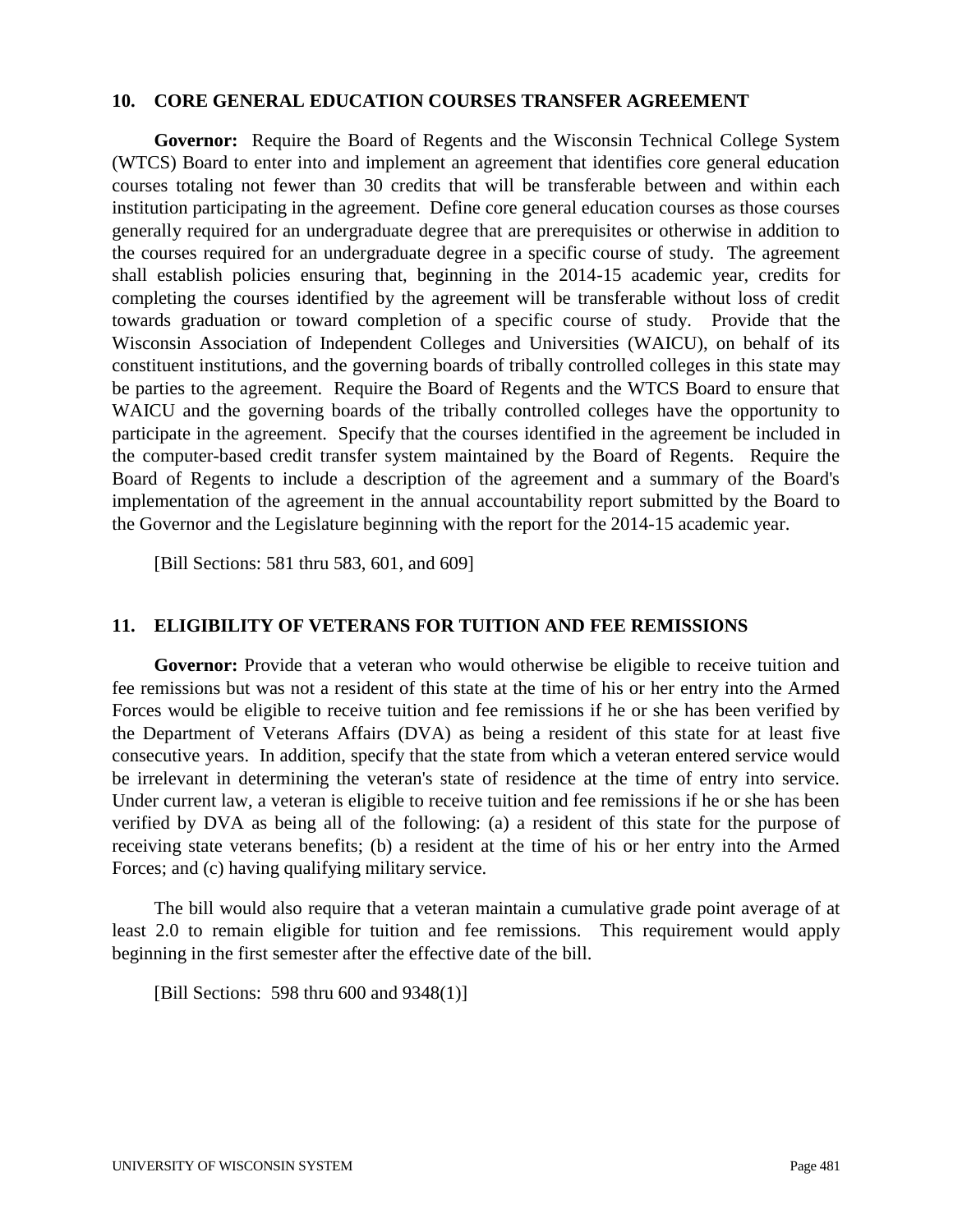#### **12. ELIGIBILITY OF CHILDREN AND SPOUSES OF CERTAIN VETERANS FOR TUITION AND FEE REMISSIONS**

**Governor:** Provide that the child, spouse, or unremarried surviving spouse of a deceased or disabled veteran who would be eligible for tuition and fee remissions under current law if the veteran had been a resident of this state at the time of his or her entry into the Armed Forces would be eligible to receive tuition and fee remissions if the veteran resided in this state for at least five consecutive years. In addition, specify that the state from which a veteran entered service would be irrelevant in determining the veteran's state of residence at the time of entry into service. Under current law, the children and unremarried surviving spouse of a deceased veteran are eligible for tuition and fee remissions if the veteran: (a) was a state resident at the time of entry into the service; (b) served under honorable conditions; (c) either died on active duty, died on inactive duty for training purposes, or died as the result of a service-related disability; and (d) was a resident of this state at the time of death. The children and spouse of a disabled veteran are eligible for tuition and fee remissions if the veteran: (a) was a state resident at the time of entry into service; (b) served under honorable conditions; and (c) has been awarded at least a 30% service-connected disability rating by the U.S. Department of Veterans Affairs.

 In addition, eliminate the time limitations on the receipt of tuition and fee remissions by the spouses of disabled veterans and the unremarried surviving spouses of deceased veterans. Under current law, a spouse may only receive tuition and fee remissions during the first ten years after the eligible veteran received the service-connected disability rating and an unremarried surviving spouse may only receive tuition and fee remissions during the first ten years after the veteran died or the first ten years after the youngest child that the spouse had with the veteran reaches or would have reached 18 years of age.

 The bill would also require that the spouse, unremarried surviving spouse, or child of an eligible veteran maintain a cumulative grade point average of at least 2.0 to remain eligible for tuition and fee remissions. This requirement would apply beginning in the first semester after the effective date of the bill.

[Bill Sections: 592 thru 597 and 9348(1)]

#### **13. PARTICIPATION IN THIRD-PARTY ENTITIES OFFERING TELECOMMUNI-CATIONS SERVICES**

**Governor:** Modify current law to permit the Board of Regents, an UW institution or UW Colleges campus, or the UW-Extension to serve as a member, shareholder, or partner in or with certain additional third-party entities that offer, resell, or provide telecommunications services to the general public or to any other public or private entity. The Board of Regents, UW institutions, UW Colleges campuses, and the UW-Extension would be permitted to serve as a member, shareholder, or partner in or with such third-party entities that satisfy one of the following conditions: (1) the third-party entity advances research or higher education and the Board, UW institution, UW Colleges campus, or UW-Extension served as a member, shareholder, or partner in or with the third-party entity on February 1, 2013; or (2) the Secretary of the Department of Administration issues a determination that the third-party entity advances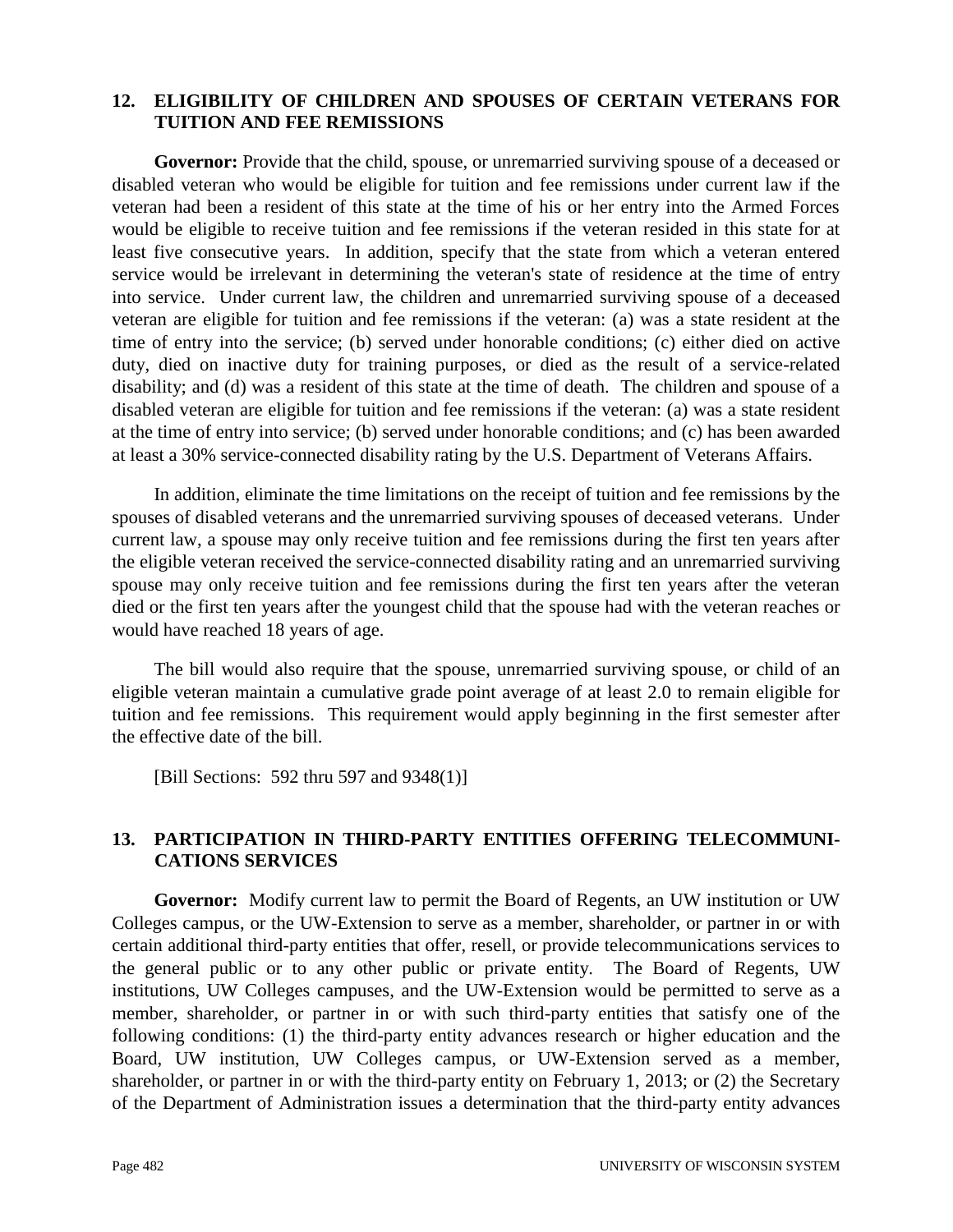research or higher education prior to the Board of Regents, UW institution, UW Colleges campus, or UW-Extension serving as a member, shareholder, or partner. Provide that the Board of Regents, an UW institution or UW Colleges campus, or the UW-Extension may use the services of such third-party entities that satisfy the conditions in par. (1) or (2) above. Modify current law to permit the Board of Regents, an UW institution or UW Colleges campus, or the UW-Extension to participate in the operations of, or provide telecommunications services or technical support services to, those third-party entities that satisfy the conditions in par. (1) or (2) above but only in connection with the use of services offered by those third-party entities. Specify that the definition of "third-party entity" does not include WiscNet.

 Under current law, the Board of Regents, an UW institution or UW Colleges campus, or the UW-Extension may be a member, shareholder, or partner in or with any third-party entity that offers, resells, or provides telecommunications services to the general public or to any public or private entity only if one of the following applies: (1) the third-party entity does not offer, resell, or provide telecommunications services that it did not offer, resell, or provide on June 15, 2011, and the third-party entity does not offer, resell, or provide telecommunications services to a private entity, to the general public, or to a public entity other than a university or a universityaffiliated research facility or a facility approved by the Joint Committee on Finance related to the Building Community Capacity Through Broadband project grant, that the third-party entity was not serving on June 15, 2011; or (2) the third-party entity or other person is comprised entirely of universities and university-affiliated research facilities. In addition, the Board of Regents is prohibited from offering, reselling, or providing telecommunications services that are available from a private telecommunications carrier to the general public or to any other public or private entity.

[Bill Sections: 606 thru 608]

#### **14. MEDICAL SCHOOL REPORTS**

**Governor:** Require the UW-Madison Medical School to submit a report annually by October 15 to the Governor and the Chief Clerk of each house of the Legislature providing the following information: (a) the number of students enrolled in rural and underserved urban medicine programs; (b) the medical specialties and residency locations of the students in those programs; and (c) the initial postresidency practice locations of the graduates of those programs. Define "rural or urban medicine program" to include the Wisconsin Academy for Rural Medicine, the Training in Urban Medicine and Public Health program, and any other rural or underserved urban medicine program established after the effective date of the bill.

 In addition, combine a report that the medical school is currently required to submit biennially to the Governor and the Joint Committee on Finance with a report that the medical school is required to submit by October 15 of each even-numbered year to the Governor and the chief clerk of each house. The combined report would be submitted to the Governor, the Joint Committee on Finance, and the Chief Clerk of each house by October 15 of each even-numbered year and would include the following information: (a) minority student recruitment policies and programs and the number of minority students enrolled; (b) number and percentages of